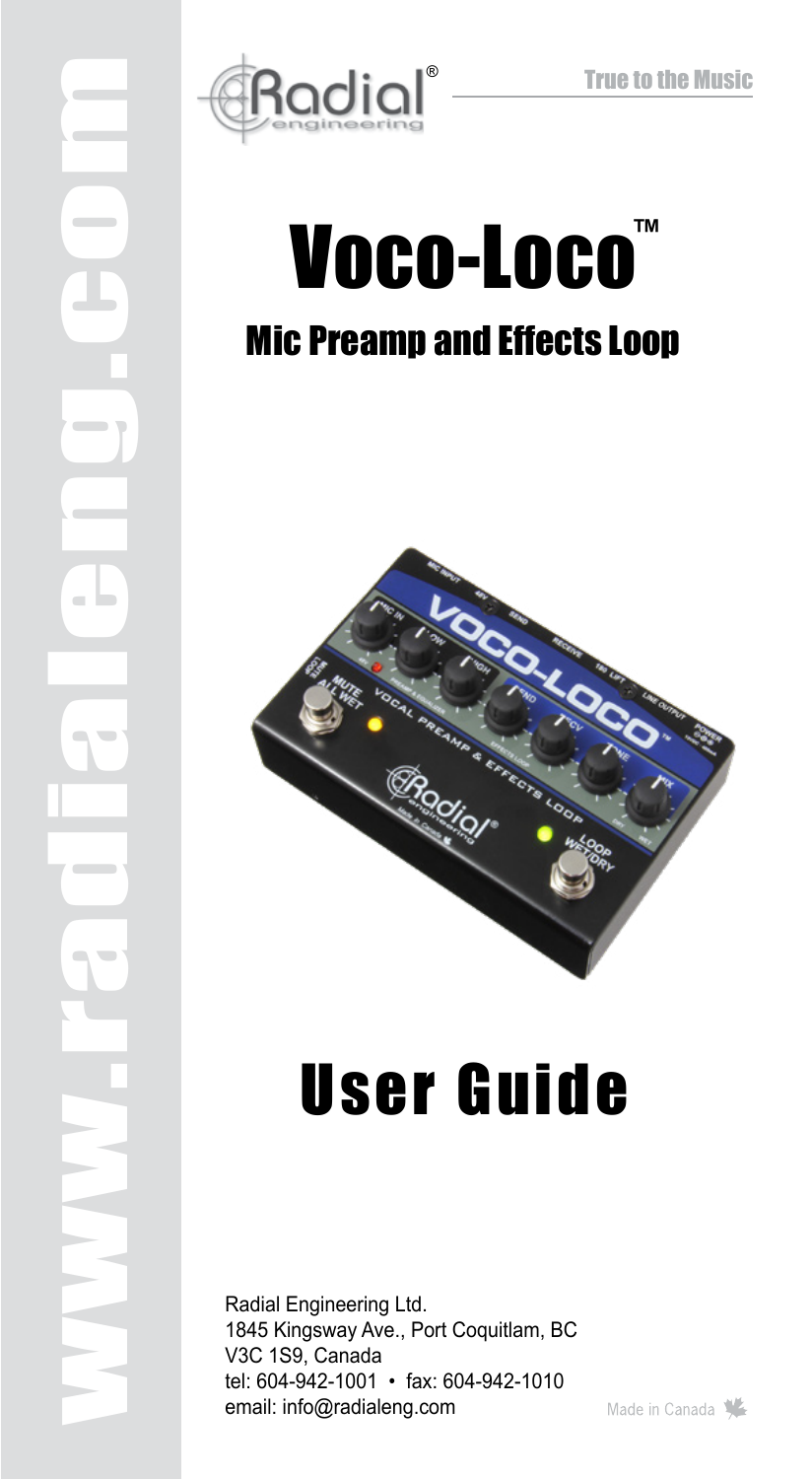# Radial° Voco-Loco<sup>®</sup> Mic Preamp and Effects Loop

# **Table of Contents Page**

#### **INTRODUCTION**

Congratulations on purchasing the Voco-Loco! This is one of the most unique devices ever made and will surely bring a lot of fun, excitement and creativity to your performance and likely change the way you approach your voice or instrument from here on.

If you are a vocalist you may have never used guitar effect pedals, so this will be new to you. If, on the other hand you are a guitarist who also sings, this may be old hat. Either way, please take a few minutes to read through this short manual as it will surely bring some insight on how to best approach using the Voco-Loco so that you get the most out of it.

If after you have read it you still have some questions, please take a minute to visit the Voco-Loco FAQ page on the Radial web site. This is where we post the latest updates and questions from users. If you still have a question that is unanswered, feel free to send us an email at info@radialeng.com and we will do our best to answer you in short order.

Now get ready to add a whole new dimension of character, excitement and folly to your performance.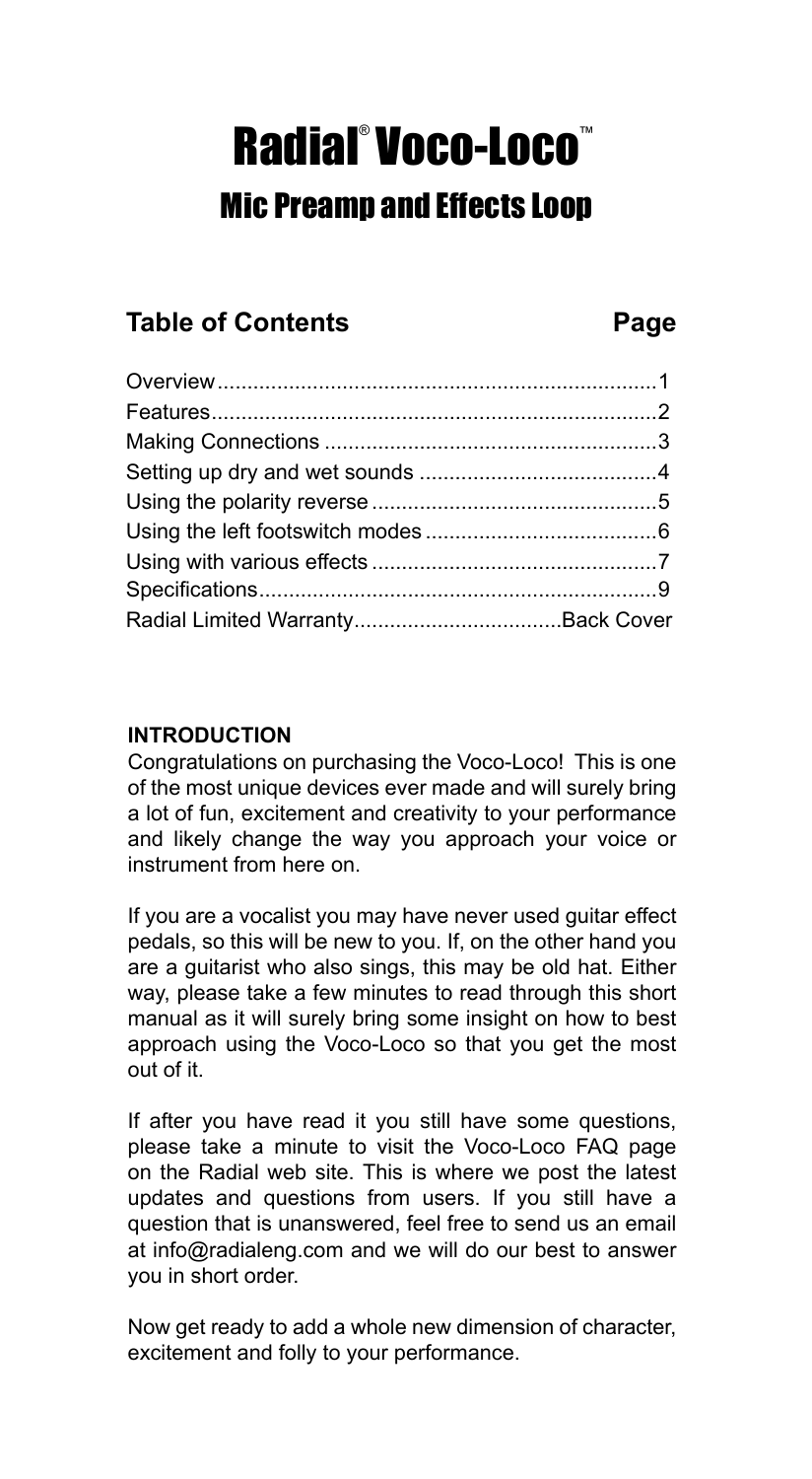

#### **OVERVIEW**

The Voco-Loco is a mic-to-effects interface that enables the vocalist, sax, trumpet or harmonica player to use pedals just like an electric guitarist. In other words, you connect your microphone to the Voco-Loco and it converts the signal so that it may be used with guitar pedals. The signal is then sent to the PA system where it is processed as usual.



You simply prepare the effects in advance by turning on an echo and a chorus pedal and when ready, engage the pedal chain by depressing the effects loop footswitch. When the song is over, you stomp on the footswitch again to turn off the effects. In between songs you set up the next effect with your pedals on standby, ready to be engaged as needed.

The cool thing about using the Voco-Loco with a variety of pedals is you can decide which effects you want to use for a given solo without having to necessarily follow a given path. This flexibility opens the door to unique and creative effects which can enthrall an audience during a live performance or spur on creativity when you are jamming.

#### **Understanding the signal flow**

Following the block diagram below, the microphone feeds a studio quality mic preamp which then feeds a 2-band EQ. This is used for tone shaping the dry mic signal. The balanced signal is then converted to a  $\frac{1}{4}$ " hi-z output that is suitable for guitar effect pedals. Separate send & receive controls let you optimize the signal-to-noise and eliminate distortion. The output of the effect pedals is then brought back into the Voco-Loco where you adjust the tone and blend the original dry signal with the effects for the ideal mix. The final mix is then sent to the PA system via the balanced XLR output.



1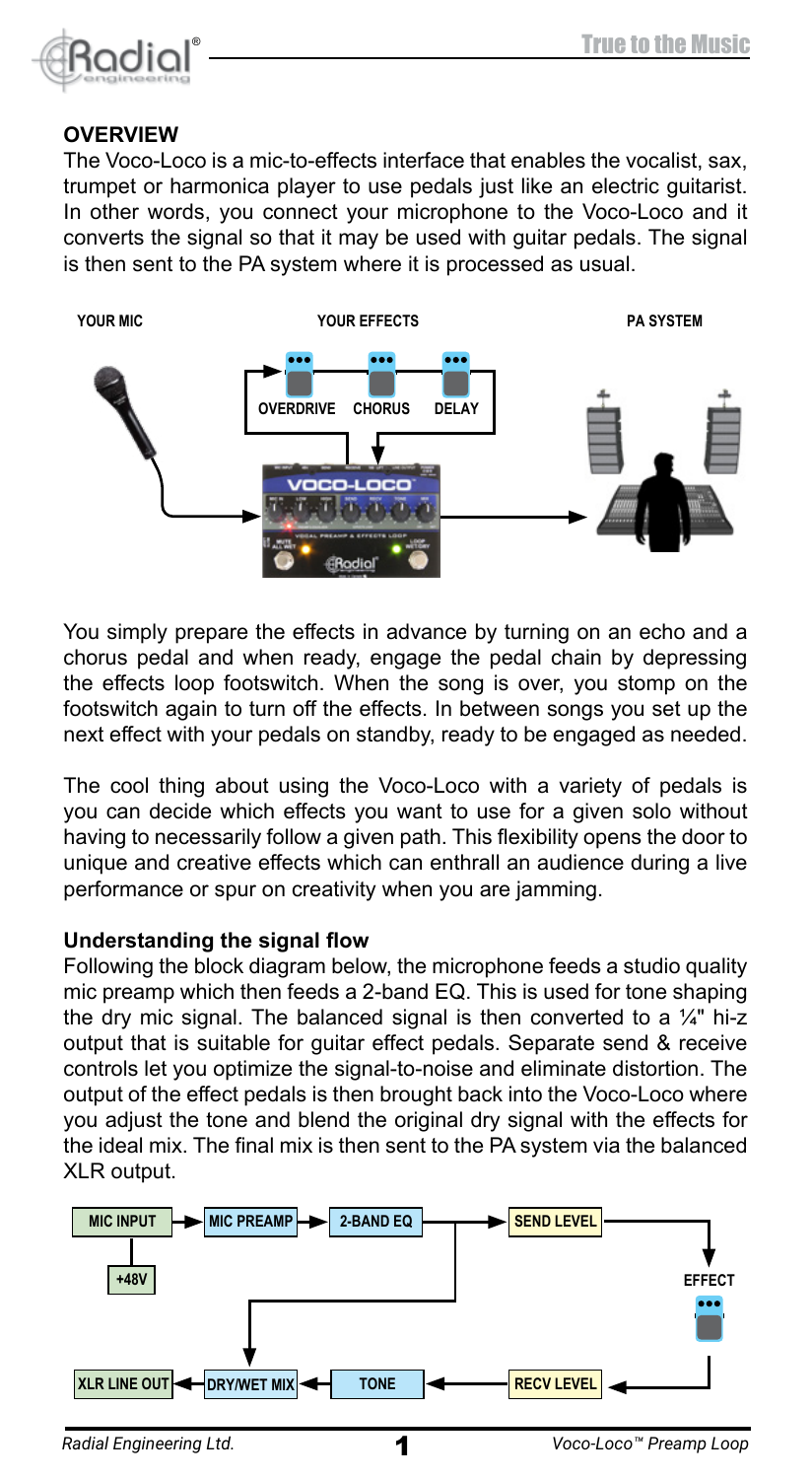

# **FEATURE SET**



- 1. MIC INPUT: Balanced XLR input for your microphone.
- 2. 48V: Recessed switch turns on 48V phantom power for condenser mics. When turned on, the 48V LED indicator illuminates.
- 3. SEND/RECV: Unbalanced ¼" jacks used to send the signal to effect pedals and return it back to the Voco-Loco.
- 4. 180°: Recessed switch is used to reverse the polarity of the effects loop to ensure guitar pedals are in phase with the microphone.
- 5. LIFT: Disconnects the pin-1 ground connection at the XLR output to help eliminate noise caused by ground loops.
- 6. LINE OUTPUT: Male XLR output, used to connect to the PA system.
- 7. POWER: Connection for the 400mA 15VDC power supply.
- 8. MIC IN: Sets the input level of the Voco-Loco's mic preamp section.
- 9. LOW / HIGH: Dual band EQ used to adjust the tone of your mic.
- 10.SEND/RECV: Individual send and receive controls let you adjust the level going to the pedals to optimize signal-to-noise and reduce distortion.
- 11. TONE: Lets you tame the harsh tone certain pedals produce.
- 12. MIX: Adjusts the mix between the dry mic signal and the wet effect signal.
- 13. LOOP WET/DRY: Primary footswitch toggles on or off the effects loop.
- 14. MUTE/ALL WET: Left footswitch can either mute the output or activate the 'all wet' mode.
- 15. MUTE-LOOP: Recessed switch allows you to choose the function of the left footswitch. Set inward, the footswitch will mute the output of the Voco-Loco. Set outward, the footswitch will engage the 'all wet' mode.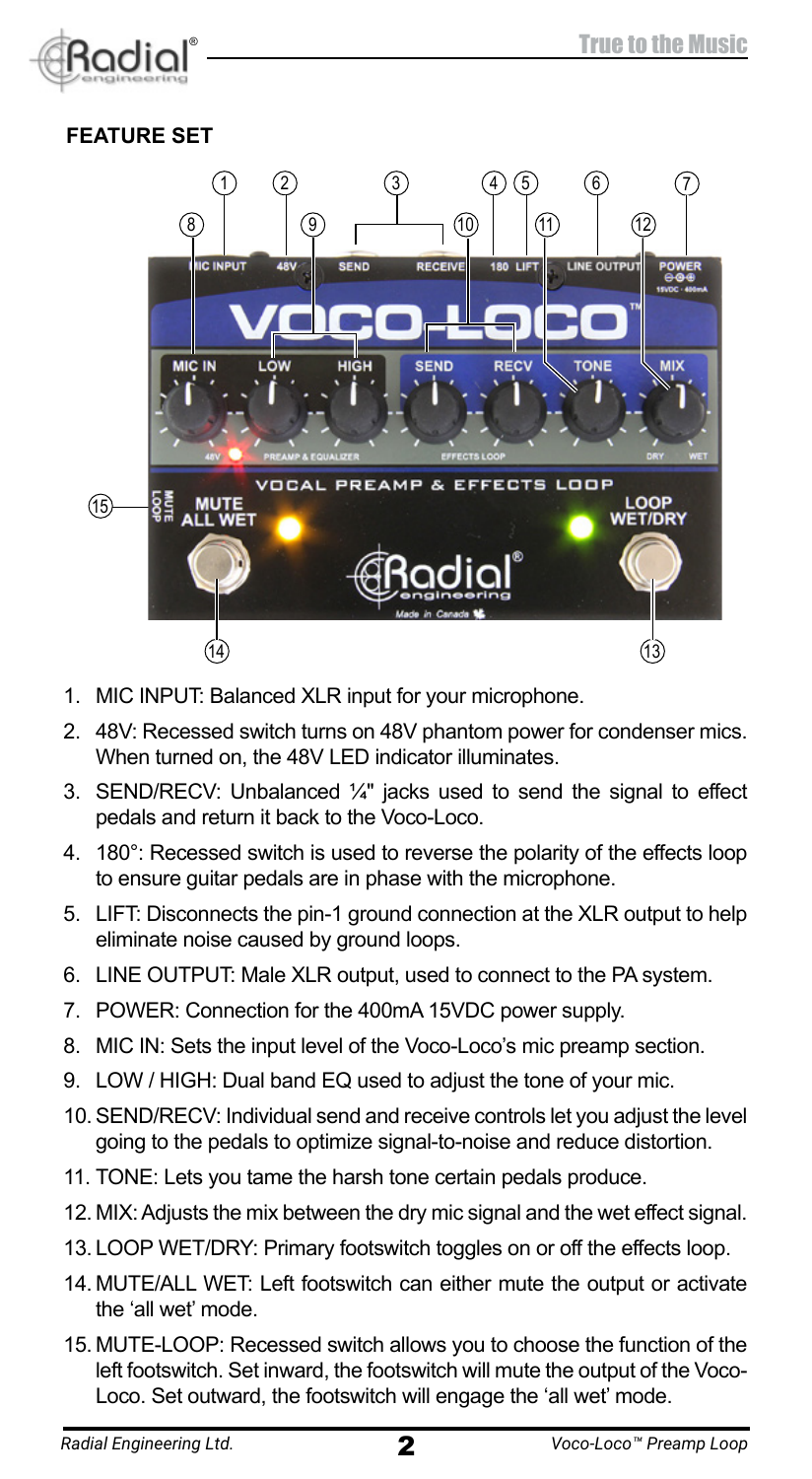

#### **MAKING CONNECTIONS**

As always, ensure volume levels are turned off before making connections. This avoids turn on and connection transients that can cause a loud pop in the PA system which could damage more sensitive components such as tweeters. The Voco-Loco does not have a power switch. As soon as you connect the 15V power adaptor it will turn on. The footswitch LED's will illuminate if depressed indicating the Voco-Loco is powered and ready for use.

Connect your microphone to the Voco-Loco's XLR-female input. If you are using a condenser microphone, activate the 48V phantom power by depressing the rear panel switch. This is recessed in order to prevent accidental turn on which could cause a loud pop in the PA system. Use a small screwdriver to activate the phantom power. The +48V LED indicator on the top panel will illuminate when phantom power is on.



Connect the XLR output to a mic input on your PA system. The Voco-Loco's output level will work equally well with a mic or line level input. If you hear distortion, lower the level on the Voco-Loco or reduce the sensitivity of the mixer's input channel.

Connect your pedals from the 'SEND' jack to the pedal chain and back to the Voco-Loco via the 'RECEIVE' jack using standard ¼" guitar cables. Effect pedals such as a distortion or phase shifters are generally used before time-based effects such as a reverb or delay, but these are merely conventions. Try different setups and have fun. There are no rules.

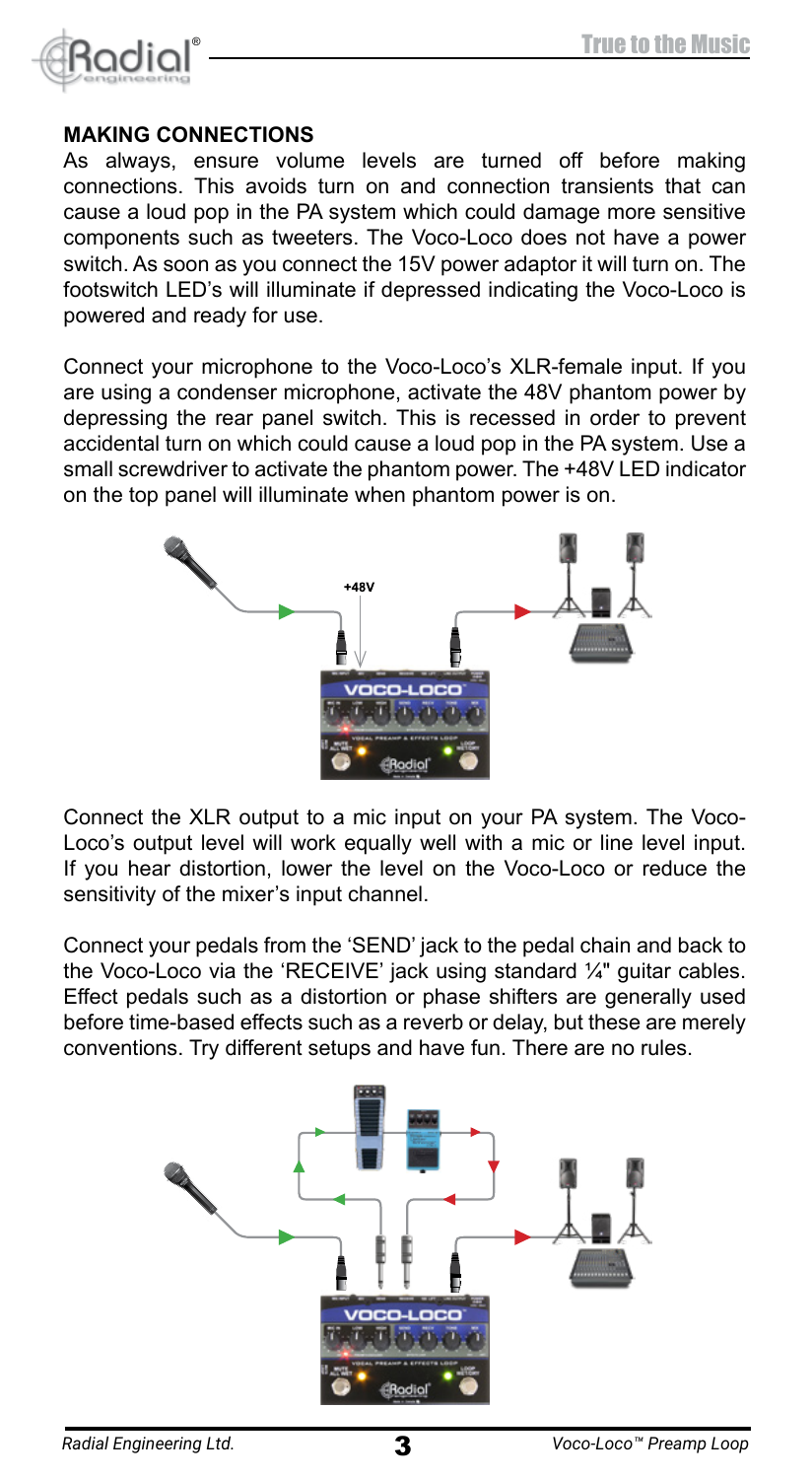

#### **SETTING UP THE DRY SOUND**

Start with both footswitches turned off. Check the LED indicators and make sure they are also off. Set all the Voco-Loco controls to the 12 o'clock position to start. position to start.



Furn on the PA system and slowly increase the level while speaking into your mic. Always test at low levels for safety. If you encounter buzz or Turn on the PA system and slowly increase the level while speaking into hum, push in the recessed ground LIFT switch on the rear panel. This disconnects pin-1 on the XLR which often eliminates noise caused by ground loops. Adjust the MIC IN level and use the LOW and HIGH equalizer controls to adjust the tone of your mic. Keep in mind that adding excessive lows or highs can lead to feedback or unwanted resonance.

#### **Setting up the wet sound**

**Turn on the effects loop by depressing the**  $\left(\frac{1}{2}\right)$ right hand footswitch. The LED will illuminate indicating the effects loop is active. Now try turning on one of your effect pedals. It is a good idea to test with one effect at a time *Increases or decreases the level* as this will make it easier to trouble shoot going to the effect pedal. should something not be connected or<br> **WOCO-LOCO-LOCOCO-LOCOCO-LOCOCO-LOCOCO**<br> **WOCK** working properly. Using an effect such as a delay or chorus is usually a good place to  $\overline{H}$ start as you can easily gauge if the Voco-Loco is overdriving the effect and causing it to distort. If it is, simply turn down the SEND level and increase the RECV level controls to compensate. Rotate the wet/dry moreases or decreases the let MIX control from one extreme to the other to MIX control from one extreme to the other to<br>compare the original dry signal with the wet **k** signal. Adjust the mix so that it sounds right \_\_\_\_\_\_\_\_\_\_\_\_\_\_\_\_\_\_\_\_\_\_\_\_\_\_\_\_\_\_ and you are set to add more pedals. **EXECUTER INSTRUMENT INCOMEDIAL CONSUMING THE OWNER**<br> **Increases** or decreases the level

#### **Adjusting the tone control**

The tone control is a post effects-loop EQ that is designed to smooth out excessively Mixes the original dry signal and<br>htight or borsh counding podels Keep in the wet effect signal together. bright or harsh sounding pedals. Keep in the wet effect signal together. bight of harsh sounding pedals. Reep in the anti-accepted<br>mind that most guitar pedals are designed<br>the pedal of the sounding and the sounding to go through the 12" loudspeaker in a guitar amp. There is no tweeter to reproduce high  $\left( \frac{1}{\sqrt{N}} \right)$ frequencies. With a PA, you have a full range system that now has mid range horns and tweeters to reproduce the high end, so you may need to compensate. Simply try it controls the over **and set it to where it sounds best to you. Loop** *Wester effect signal. LOOP* 



**LOOP** *going to the effect pedal.* **RECEIVE 180 LIFT LINE OUTPUT** *Increases or decreases the level* 



**15VDC · 400mA LOOP** *received from the effect pedal.*



*Incos inc* original dry signal and<br>*the wet effect signal together. Rely Mixes the original dry signal and* 



*Controls the overall tone of the wet effect signal.*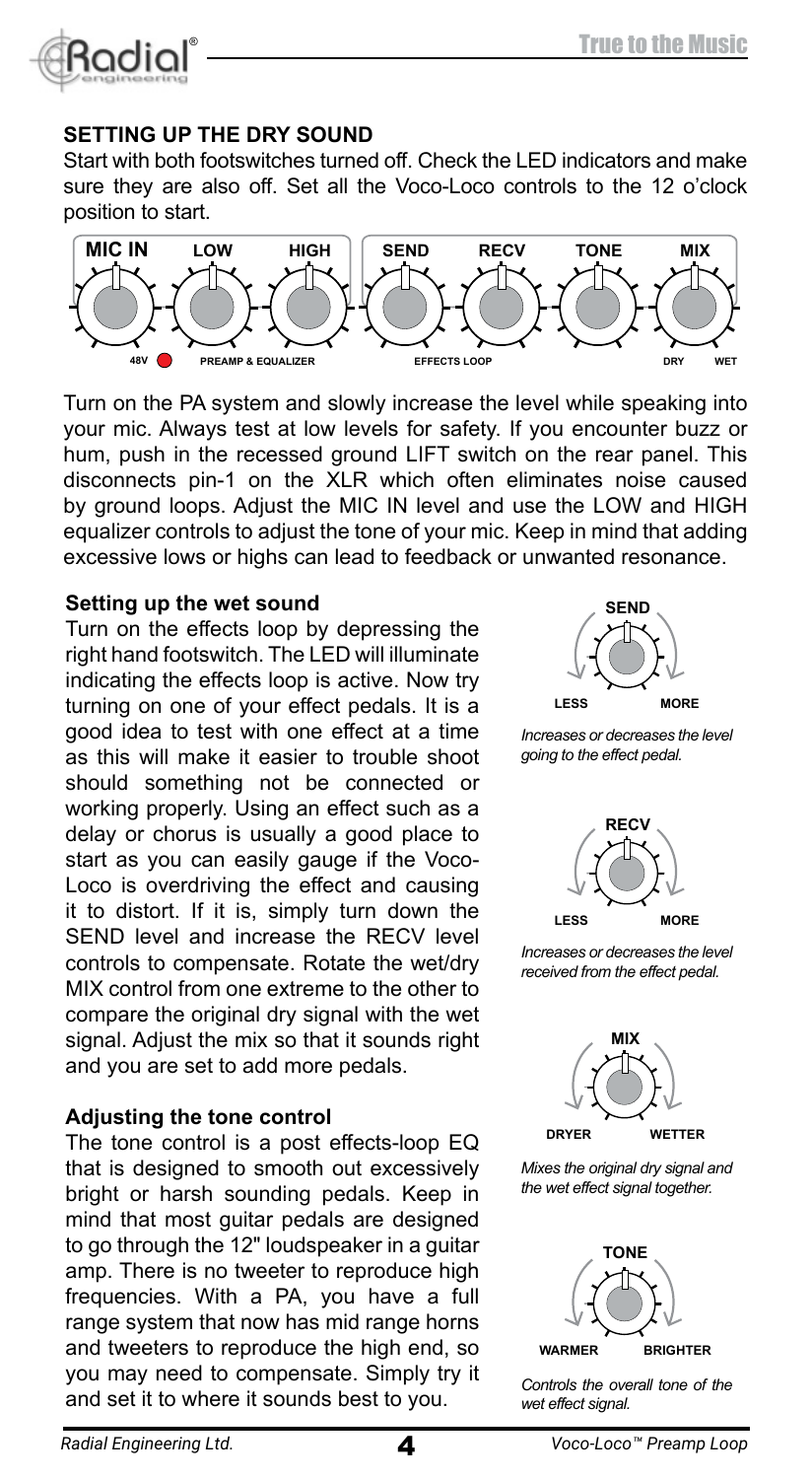

#### **Using the polarity reverse**

If you notice that the signal becomes weak when you blend the wet with the dry signals using the MIX control, one of your pedals is likely reversing the polarity which in turn is causing phase cancellation when mixed with the original dry signal.



This is common with guitar effect pedals as manufacturers rarely pay attention to absolute phase. If the sound is weak because an effect pedal is inverting it's output, compensate by pushing in the recessed 180° polarity reverse. This will invert the wet signal and bring it into phase with the dry signal to create a full sound.

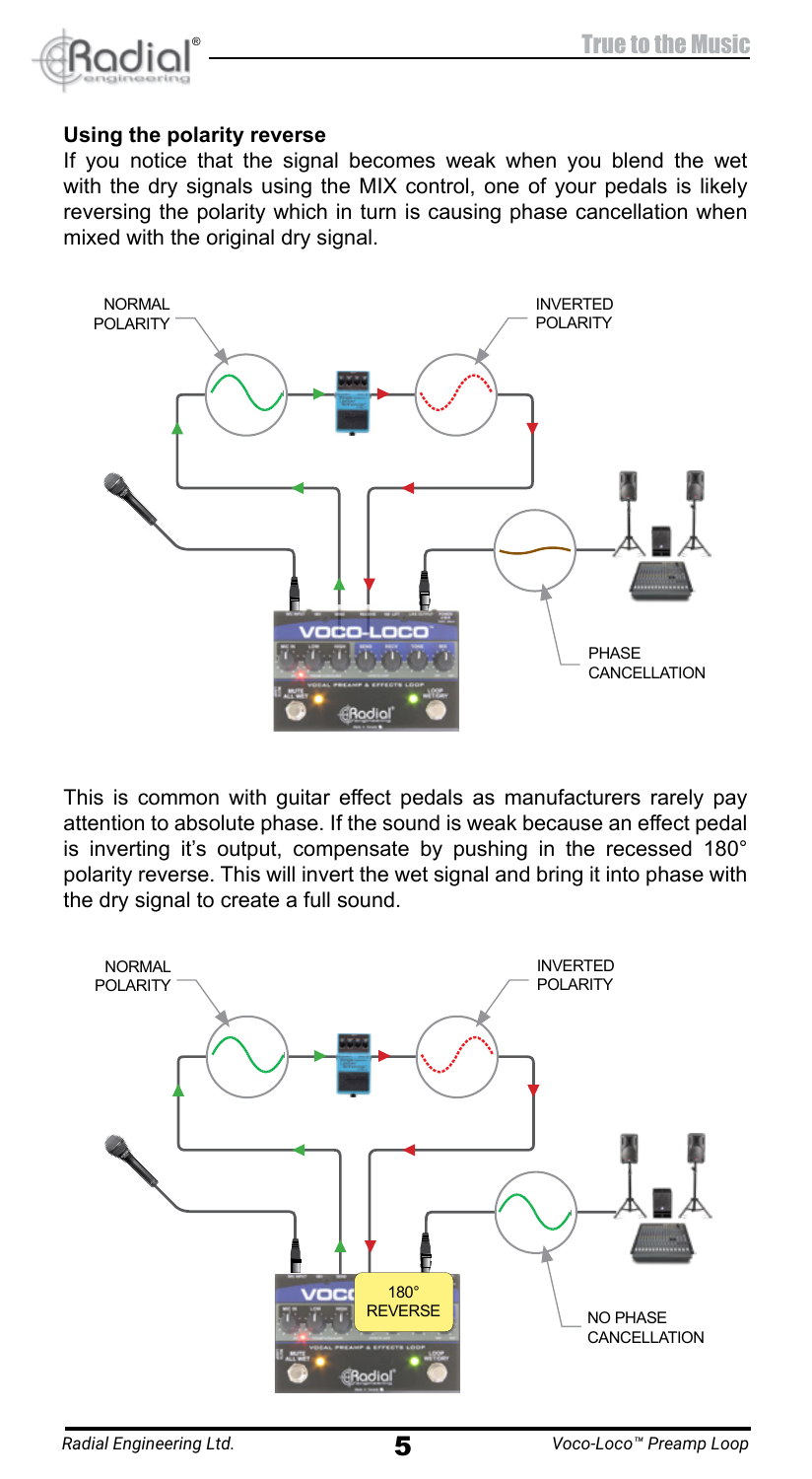

#### **USING THE LEFT-HAND FOOTSWITCH**

The left footswitch can be assigned as either a 'mute' switch or as an 'all-wet' effect loop. The function is selected using the recessed MUTE/LOOP switch on the left side. Use a small screw driver to change the position of the switch between inward and outward.



*MUTE/LOOP MODE CONTROL ON SIDE PANEL*

#### **Using the mute mode**

When the MUTE/LOOP switch is set outward, the left footswitch functions as a 'mute'. Used in the mute mode the left footswitch allows you to turn off the Voco-Loco's XLR output when not in use. The LED indicator illuminates when the mute function is on.

Muting is most commonly employed between sets. By turning off the output you also help eliminate feedback and bleed which of course makes it easier for the engineer to mix. The left footswitch will override the right footswitch. This allows you to prepare the effect loop either on or off as you like while the output is muted.

#### **Using the 'all-wet' mode**

When the MUTE/LOOP switch is pushed inward the left footswitch engages the 'all-wet' mode. Used in the all-wet mode, the left footswitch turns **on** the effect loop and turns **off** the dry signal so that the Voco-Loco's output is 'wet signal only'. The LED indicator illuminates when the all-wet mode is on.

Engaging the all-wet mode is the same as reaching down and turning the MIX control fully clockwise to 'wet' for a full-on effect sound. This lets you create an effect when you need it without having to change your preset wet/dry mix. An example would be a fully distorted sax solo or maybe creating the effect as if your voice is coming through a telephone.

#### **Using the footswitches together**

The left footswitch will over-ride the right footswitch allowing you to preset the state of the right footswitch while the 'all-wet' mode is engaged. For instance, you can move from a '*dry'* sound to '*all-wet'* and then to a '*mix of wet and dry'* signals using the two footswitches together.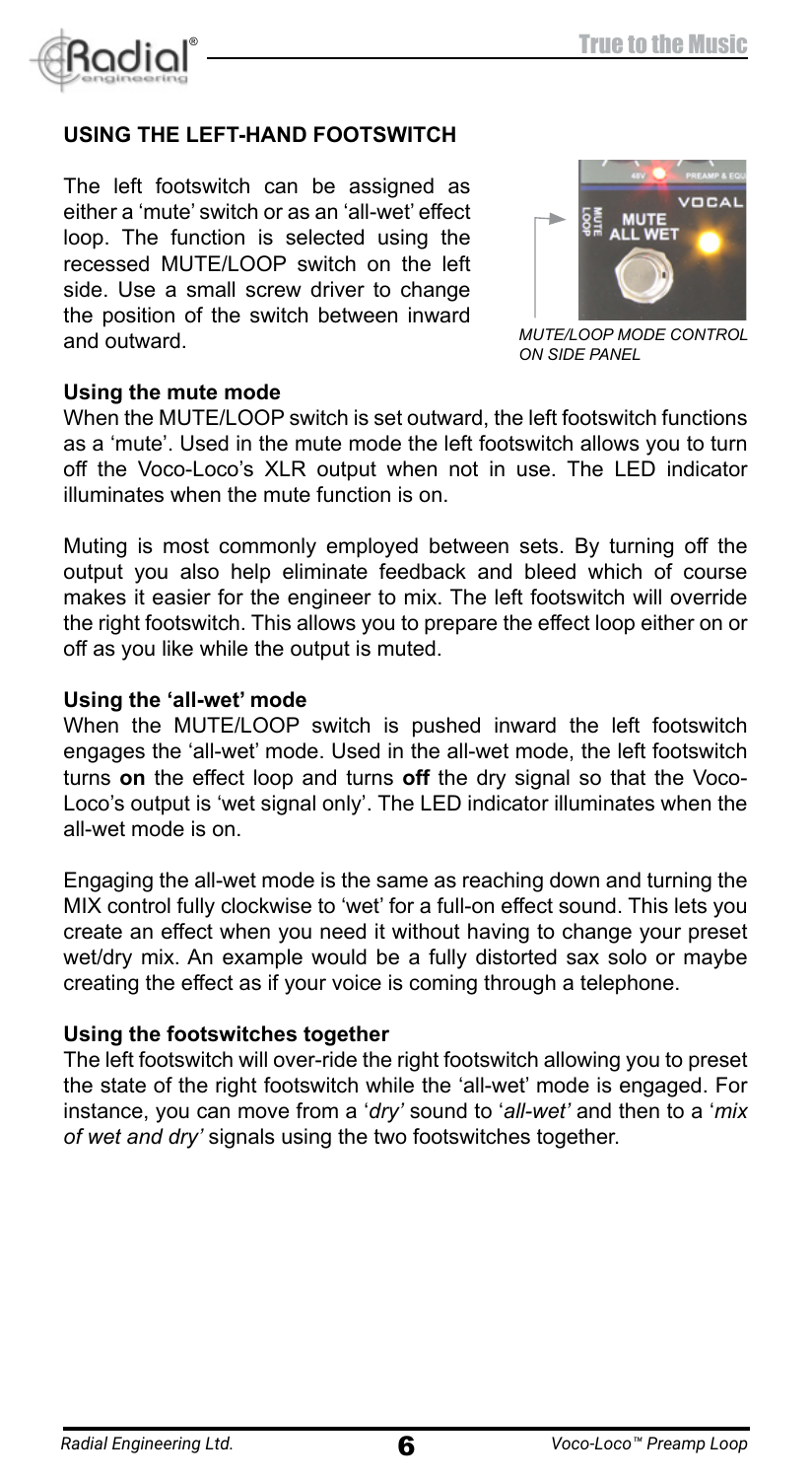

## **USING THE VOCO-LOCO WITH VARIOUS EFFECTS**

#### **Adding distortion to a vocal or instrument**

Adding distortion can be a lot of fun! Although you may automatically think of bands like Nine Inch Nails, you do not necessarily need to use full-on distortion. A touch of distortion is often inserted in the studio to add a little character and grit, giving pure vocals a bit of 'smoker's hair'. Adding distortion to a solo instrument can create amazing guitar style effects, especially when combined with an echo. Distortion pedals come in three general categories:

**• Fuzz**: The first pedals to cause distortion were called fuzz pedals and they arrived on the music scene in the late 1960's with players like Jimi Hendrix. Fuzz pedals tend to produce a distinct buzzy effect that is filled with odd or harsh sounding harmonics. Guitarists use fuzz pedals for special effects.

**• Distortion**: In the 1970's, the first distortion pedals began to show up from companies like MXR. These attempted to simulate a guitar amp driven hard. They generally employ a couple of gain stages in series to create the distortion. Distortion pedals are often used by heavy metal bands where more harmonic generation is needed.

**• Overdrive**: In the 1980's, players like Stevie Ray Vaughan and Eddie Van Halen took the scene with overdrive pedals. These employed a single gain stage, but when combined with an amp that was driven hard, created a very natural sounding distortion. Overdrive pedals generally produce less distortion than the others.

#### **Using the Voco-Loco with modulating effects**

Pedals that cause modulation are those that introduce a warble or vibrato to the signal. They generally have two controls, *intensity* sets the amount of effect and *speed* sets the frequency of the modulation. There are several types of modulating pedals:

**• Vibrato:** This effect causes a pitch shift or warble. Vibrato effects first appeared on guitar amps in the 1960's. This causes the frequency to modulate up and down.

**• Tremolo:** This is similar to the vibrato, only it increases and decreases the amplitude or loudness of the signal. This effect also began to appear on certain guitar amplifiers in the 1960's and was popularized by surf music and songs like Crimson & Clover.

**• Phase shifter:** This type of effect was accidentally created when two tape machines were playing the identical tracks and one machine was speeding up and slowing down. It was electronically reproduced in the 1970's by MXR with the Phase 90. It causes a 'wash' or 'wind' effect over the voice.

**• Flanger:** This is similar to the phase shifter, only the intensity is increased. The Mutron Biphase was the first to really capture attention in the 1970's as it introduced a 'jet' effect into the signal path.

**• Chorus:** Roland introduced the Jazz Chorus amplifier in the 1970's. It had a stereo amp with a delay that modulated between two or more speakers to create a rotating Leslie speaker effect. By the late 1970's, the chorus effect became available in a pedal format.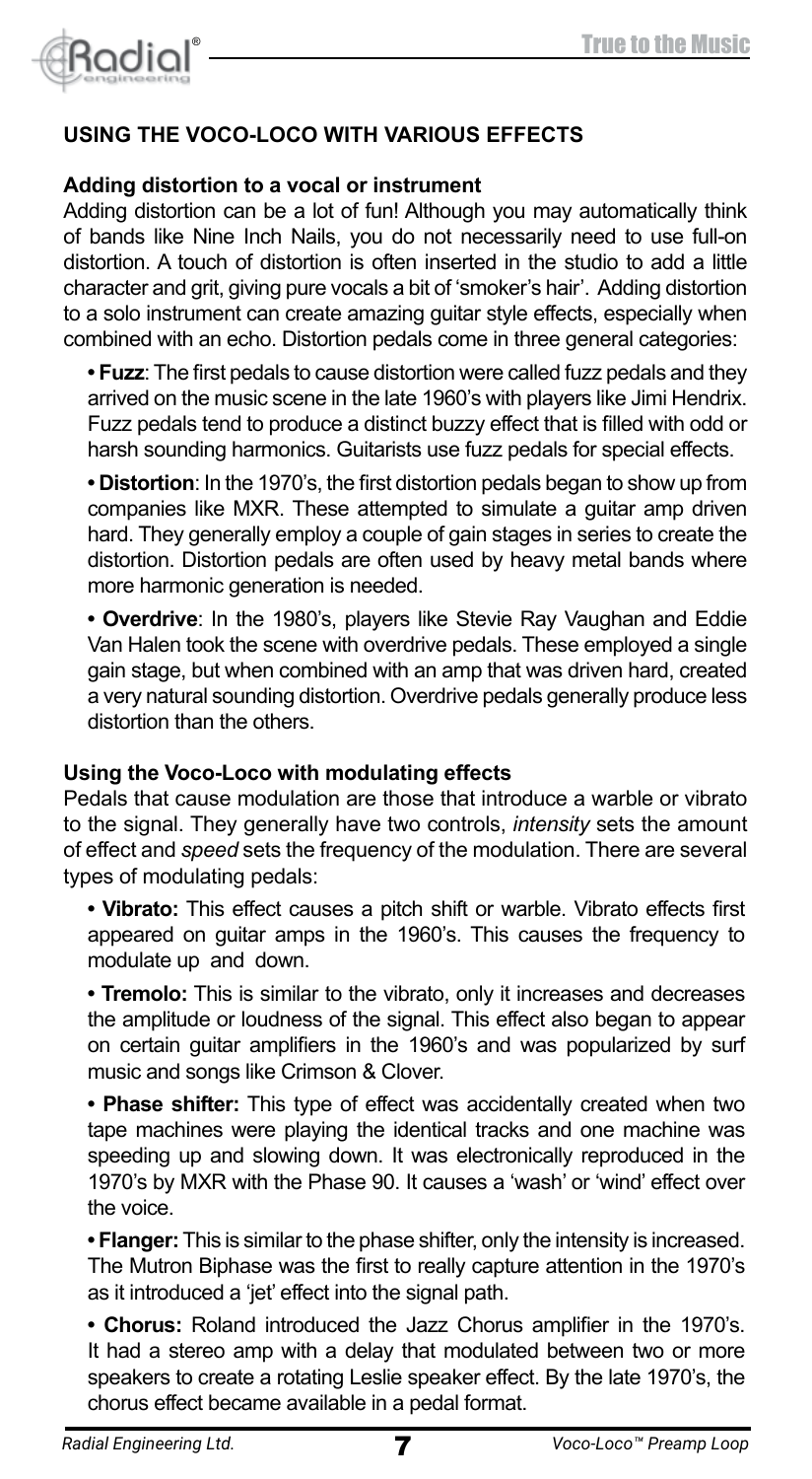

#### **Voco-Loco with delay & reverb**

The most common use for the Voco-Loco is adding traditional effects such as echo and reverb to the mic. Doubling up a vocal with a slight delay can add depth, modulation and perceived loudness when performing live. Adding reverb to your sax will add a sense of space. Keep in mind that as you increase the intensity of time-based effects, you also risk losing the distinctiveness of each note in a sea of wash. In larger venues, the signal can get totally lost. The MIX control lets you blend your dry signal with effects to set up the ideal balance.

#### **Voco-Loco with octavers and sub harmonic generators**

There are a number of octave dividing effects that can artificially introduce an octave above or below the fundamental voice frequency. This can be used to create 'monster' effects or harmonics.

#### **Voco-Loco with envelopes & filters**

Wah-wahs are basically narrow band EQ's with accentuated mid frequencies. The foot controller lets you change the center frequency to create a wah effect. This can be done manually or automatically using an envelope generator pedal. Opening a wah-wah pedal from dark to bright can create distintive effects.

#### **Voco-Loco with equalizers**

All kinds of effects can be performed using an EQ. For instance, you can thin out a voice by eliminating all of the bass or focus the voice by accentuating the mid range to create a megaphone effect.

#### **Voco-Loco with digital modeling**

Digital modelers often combine many effects into one. These multi-effects processors can be used on voice or instrument. The options are unlimited!

#### **Combining effects**

Where things get crazy is combining several effects together to create an all new sound. For instance, combining a distortion with a narrow band EQ can create the sound of being on a telephone. This is where you let your creativity shine through and have fun!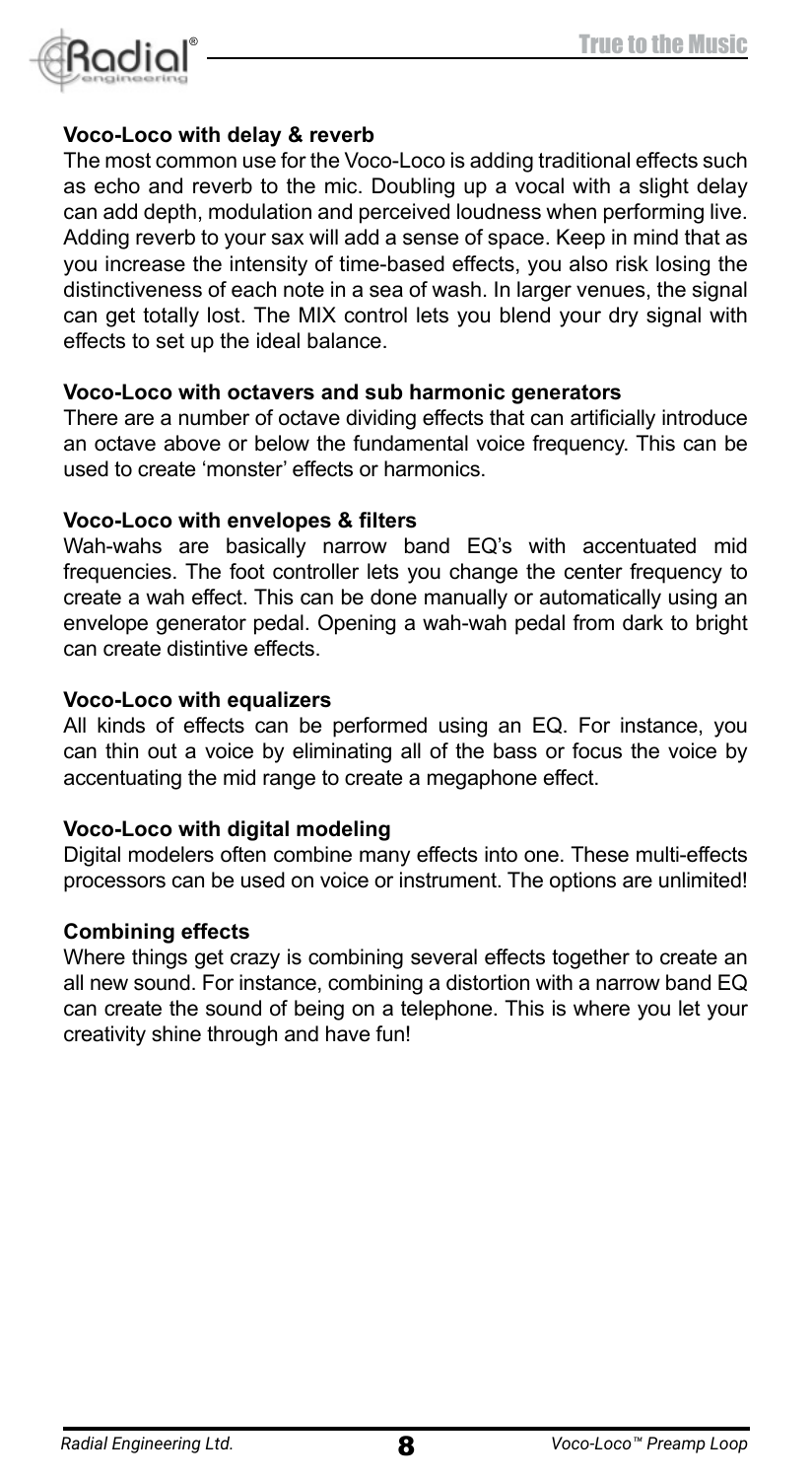

# **SPECIFICATIONS**

| 52dB                                                                     |
|--------------------------------------------------------------------------|
|                                                                          |
|                                                                          |
|                                                                          |
|                                                                          |
|                                                                          |
|                                                                          |
|                                                                          |
|                                                                          |
|                                                                          |
|                                                                          |
|                                                                          |
| XLR Configuration:  Follows AES spec: pin-1 ground, pin-2 (+), pin-3 (-) |
|                                                                          |

# **BLOCK DIAGRAM - MIC INPUT STAGE**



#### **EFFECTS LOOP AND MIX**